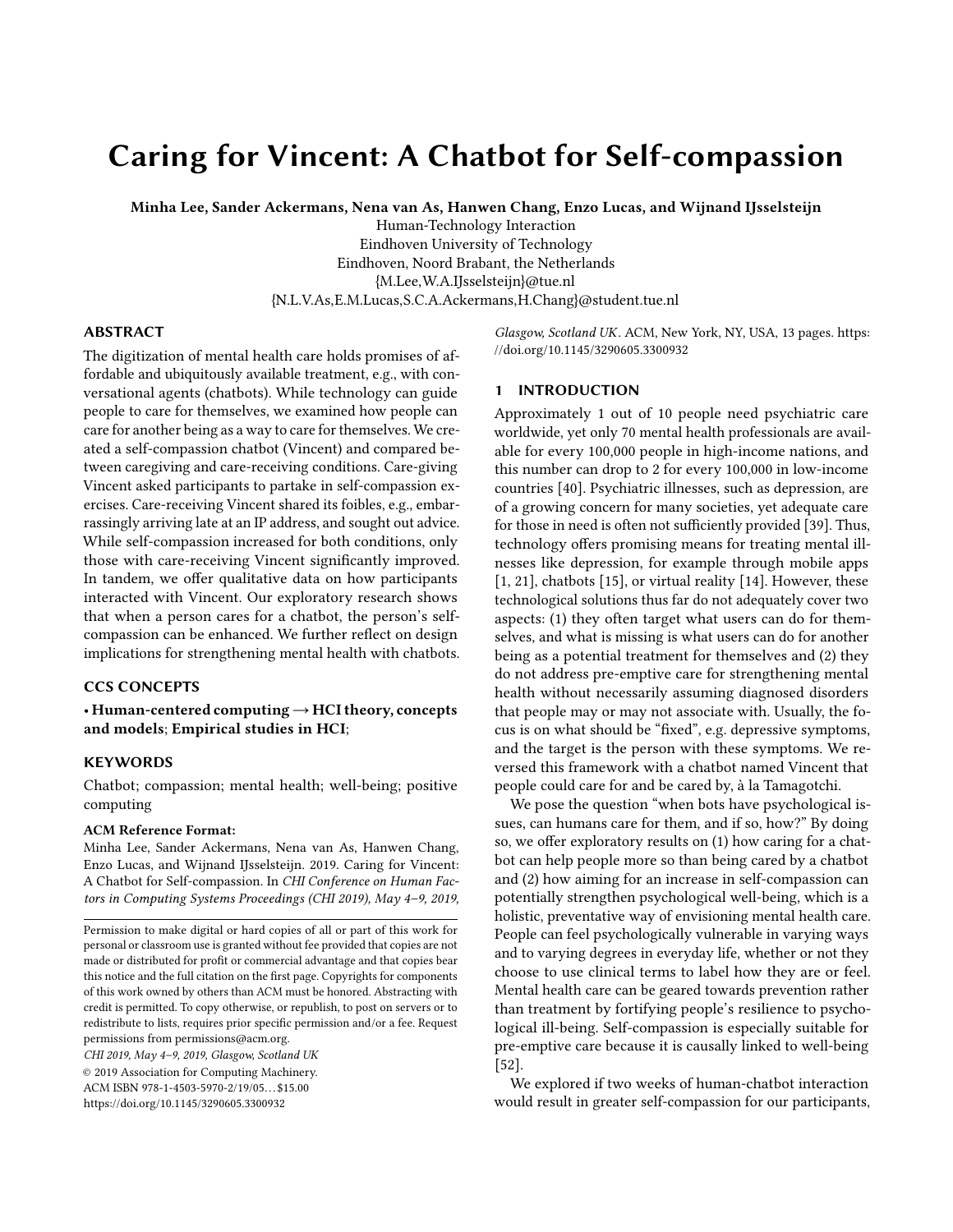a non-clinical sample. As the sample choice indicates, our focus was not on clinically defined symptoms of mental illbeing; greater self-compassion can benefit people in general, not just those with mental health disorders. We compared between caregiving (CG) and care-receiving (CR) Vincents as two conditions. Our research question thus follows: Are there self-reported differences in self-compassion states after interacting with a CG chatbot and a CR chatbot for a non-clinical sample? What implications do these patterns of interaction suggest? We hypothesized that both CG and CR conditions would increase participants' self-compassion and aimed for quantitative and qualitative analyses.

#### 2 BACKGROUND

We start with related works on caregiving (CG) and carereceiving (CR) robots, and then we touch on how this can translate to chatbots. After that, we define compassion and self-compassion in light of positive computing (technology for well-being). We cover that self-compassion can bring about well-being and posit that chatbots can be vehicles for improving people's self-compassion.

Computers are social actors (CASA); even when people know they are interacting with machines, they tend to treat machines in a social manner [\[31\]](#page-11-3). People reciprocate help when a computer was helpful to them before [\[16\]](#page-11-4) and attribute personality traits to computers that communicate with them only via text [\[28\]](#page-11-5). The CASA paradigm is a helpful, albeit broader, framework for understanding caregiving (CG) and care-receiving (CR) behaviors of machines.

The comparison between CG and CR chatbots has not been previously explored, but there are related works in humanrobot interaction (HRI). People tend to care for a robot by assuming and anticipating its needs [\[11\]](#page-11-6). In the context of "learning by teaching", i.e., when students learn the material by teaching about it, a CR robot that acted as children's "student" was effective in helping students retain knowledge [\[49\]](#page-12-4). In a study with an older population, a robot that asked for help from humans was accepted as a mutual companion; robots that people could care for and be cared by may pave new grounds for assistive technologies that aim for reciprocal care between humans and robots [\[26\]](#page-11-7). There are emotional, psychological, and physiological costs and benefits in caring for another being, e.g., comfort one gets from a pet vs. costs of caring for a pet. Yet human investments may not have such equitable pay-offs in HRI, which is a caveat that requires further research [\[11\]](#page-11-6).

As with robots, chatbots have the capacity to give and receive care. They do not have the same level of physical presence as robots, but uni-modal (text or voice) interactions can still be behaviorally powerful while being less costly to design and deploy. An added benefit of chatbots is that they exist on messaging platforms like Facebook Messenger or

Slack that many people already use [\[24\]](#page-11-8), which translates to higher accessibility to chatbots compared to robots. An early example of a chatbot, ELIZA, acted as a therapist and some people believed that they were interacting with a human based on simple text-based chats [\[50\]](#page-12-5). Nowadays, chatbots (both voice and text-based) are re-emerging as interactive entities that serve as all-in-one assistants like Apple's Siri or act as specialists in specific contexts, e.g., helping users shop for groceries [\[10\]](#page-11-9) or for therapeutic/self-help purposes [\[38\]](#page-11-10).

A recent example of a chatbot for mental health care is Woebot. It was designed to help combat depression [\[15\]](#page-11-1)<sup>[1](#page-1-0)</sup>. After two weeks of interaction, Woebot reduced signs of depression for young adults who self-reportedly suffer from depression or anxiety ( $p = 0.01$ ) while the control group that was given an ebook called "Depression in College Students" did not show improvements [\[15\]](#page-11-1). Woebot gave care to participants, but did not receive care from its interactants. In one study that looked into self-compassion, clinically depressed participants were told to be compassionate towards a virtual agent that they later embodied to receive compassion from themselves, meaning participants gave and received care for and from themselves through VR [\[14\]](#page-11-2). This led to lowered self-criticism, lowered symptoms of depression, and increased self-compassion [\[14\]](#page-11-2). To conceptually combine these studies [\[13,](#page-11-11) [15\]](#page-11-1), a chatbot that gives care and/or receives care from people could potentially increase self-compassion.

Compassion is a moral emotion [\[19\]](#page-11-12) or motivation to free ourselves and others of suffering with loving-kindness [\[18\]](#page-11-13) by having concern [\[37\]](#page-11-14) or a caregiving approach [\[6\]](#page-11-15) towards living beings. It is at the heart of Mahayana Buddhism, as expressed through stories in key texts like the Lotus Sutra [\[27,](#page-11-16) [42\]](#page-12-6). Schopenhauer, influenced by Buddhism, extolled compassion as the basis of morality and found it celebrated in many cultures, e.g. "at Athens there was an altar to Compassion in the Agora [...] Phocion (ancient Athenian politician) [...] describes Compassion as the most sacred thing in human life" [\[46,](#page-12-7) p. 98-99]. Compassion and empathy are associated, but are not the same. Empathy allows people to relate to other's suffering cognitively and affectively [\[23\]](#page-11-17). However, empathic concern for others can lead to empathic distress, a state of over-identifying with sufferers that leads to vicarious pain without prosocial altruism to help [\[6,](#page-11-15) [37\]](#page-11-14). Compassion builds on such empathic connections when one can relate to sufferers in a healthy way, without empathic distress [\[6,](#page-11-15) [37\]](#page-11-14).

Self-compassion is practiced by being kind to oneself with a balanced awareness of one's feelings and recognizing that one is interconnected with others [\[32\]](#page-11-18). There are three supporting elements. Self-kindness over self-judgment is to have a forgiving attitude towards one's own faults and to embrace

<span id="page-1-0"></span><sup>1</sup>Woebot - https://woebot.io/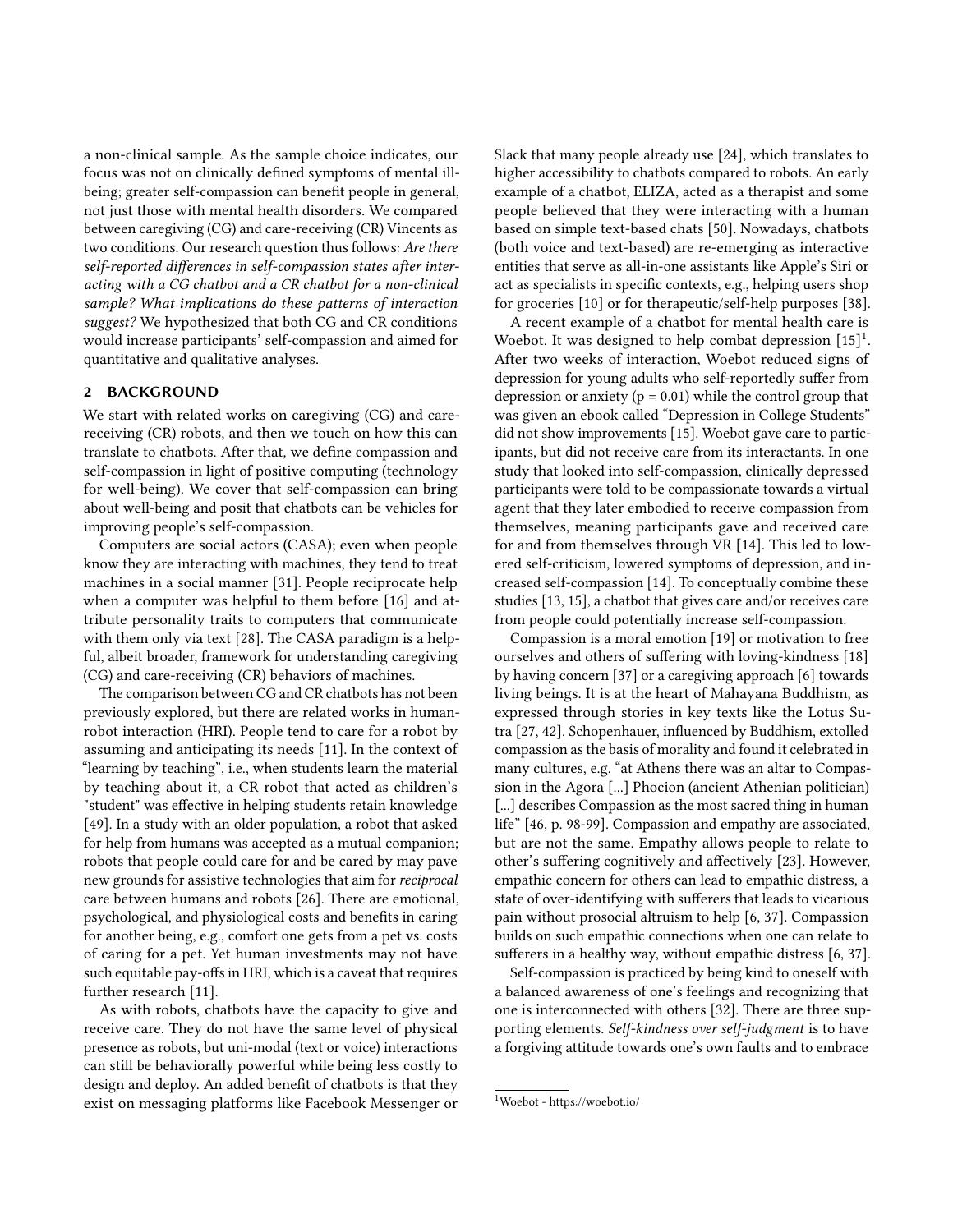one's suffering with understanding; connectedness over isolation is to view one's life as intertwined with other lives rather than to see one's experiences as unrelated or irrelevant to greater humanity; mindfulness over over-identification is to be aware of one's negative emotions in a balanced manner than to excessively identify with them [\[52\]](#page-12-3).

One's gender may influence self-compassion. A metaanalysis concluded that women score lower than men on self-compassion and the gender difference was especially pronounced when sampled studies had more ethnic minorities [\[51\]](#page-12-8). Women reportedly have greater empathy than men [\[23\]](#page-11-17) and they are more likely to be more self-critical than men [\[51\]](#page-12-8). To add, women who provide empathy as social support can feel drained or distressed [\[22\]](#page-11-19). Yet, a study with older adults demonstrated that older women have greater compassion than older men [\[29\]](#page-11-20). While people's gender, age, and possibly ethnic minority status may impact their selfcompassion, practicing self-kindness, connectedness, and mindfulness can help individuals be more compassionate towards themselves and others.

In clinical settings, people who experience mental ill-being can benefit from self-compassion [\[17\]](#page-11-21). Self-compassion is also strongly connected to well-being for the general population [\[52\]](#page-12-3). Well-being refers to mostly feeling more positive affect than negative affect and being satisfied with one's life; factors like income, gender, age, or culture influence one's well-being only minutely [\[30\]](#page-11-22). Thus, having a good balance between one's psychological, social, and physical capabilities to deal with life's difficulties is important for well-being, rather than having a static life without suffering [\[12\]](#page-11-23) (nor is this realistic). Through an awareness of one's and others' suffering without being overwhelmed by empathic distress, compassion is developed [\[18,](#page-11-13) [47\]](#page-12-9). Caring for or being compassionate towards others has been shown to increase one's own self-compassion [\[5\]](#page-11-24). Yet, could the same effect be found when people care for technological entities? Technology can potentially be a means to achieve self-compassion, and by extension, well-being.

We return to the question "when bots have psychological issues, can humans care for them, and if so, how?" to emphasize that (1) anthropomorphic realism of artificial entities is not required for humans to develop a caretaking stance towards them, and (2) machines' mimicry of people's psychological ill-being can help ascertain why certain psychological traits are labeled as issues. When we observe how people take care of unwell chatbots, we may uncover how they themselves want to be treated. Machines therefore do not need to pass the Turing test for the purpose of positive computing, or technology for well-being [\[6\]](#page-11-15).

In order to uncover people's psychological responses to chatbots, particularly in relation to modulating people's selfcompassion, we asked participants to interact with a chatbot, Vincent, designed to engage in care-giving versus carereceiving conversations. Exploring simulated psychological states via technological entities like Vincent is a way to envision positive computing. In addition, our approach focuses on pre-emptive mental health care. We now turn to how we designed our study, how we built the two Vincents, and present our results.

#### 3 METHOD

We utilized quantitative and qualitative methods to best understand our data. We compared self-compassion scores before and after two weeks of interaction and examined if the CR and CG conditions showed any difference. Our mixed longitudinal design was supplemented by thematic [\[3\]](#page-10-1) and interpretive analyses [\[48\]](#page-12-10).

Our qualitative analysis was performed on participants' open-ended responses to Vincent's questions, e.g. "can you remember something that went well for you recently?" (CG Vincent), "can you think of something that will cheer me up a bit?" (CR Vincent), and on post-experiment open ended responses about the experience in general. We coded deductively on the sub-scales of the self-compassion scale, and we allowed for inductive themes to emerge [\[3,](#page-10-1) [48\]](#page-12-10). Four coders analyzed the data, and a fifth annotator broadly checked for coherence or incoherence, resulting in a structured, iterative process. Our quantitative and qualitative measurements therefore corresponded with each other to triangulate varying insights of the same phenomenon— self-compassion through human-chatbot interaction.

## Participants and groups

We conducted a power analysis to estimate our sample size. Our effect size is based on an aforementioned study [\[14\]](#page-11-2) that measured self-compassion of a clinical population  $(N = 15)$ in an embodied VR experiment, with the partial eta-squared of 0.36 at  $p = 0.02$  [\[14\]](#page-11-2), which gave us a sample size of 68, with a power of 90% and an error probability rate of 0.05. We planned for t-tests, and thus the transformed effect size via eta-squared to Cohen's d was 1.487, which was reduced to a more realistic 0.8. We had 67 participants ( $F = 29$ ,  $M = 36$ , undisclosed = 2), with the mean age at 25.1 years (SD =  $5.7$ , range = 19 - 48). We recruited people through the participants database of the Eindhoven University of Technology. All participants completed the self-compassion questionnaire before they interacted with Vincent. Then, they were divided to two conditions so that the average self-compassion scores were evenly distributed at the start. From the lowest scoring to the highest scoring participants, we divided all into either the CR or the CG condition in an alternating manner. This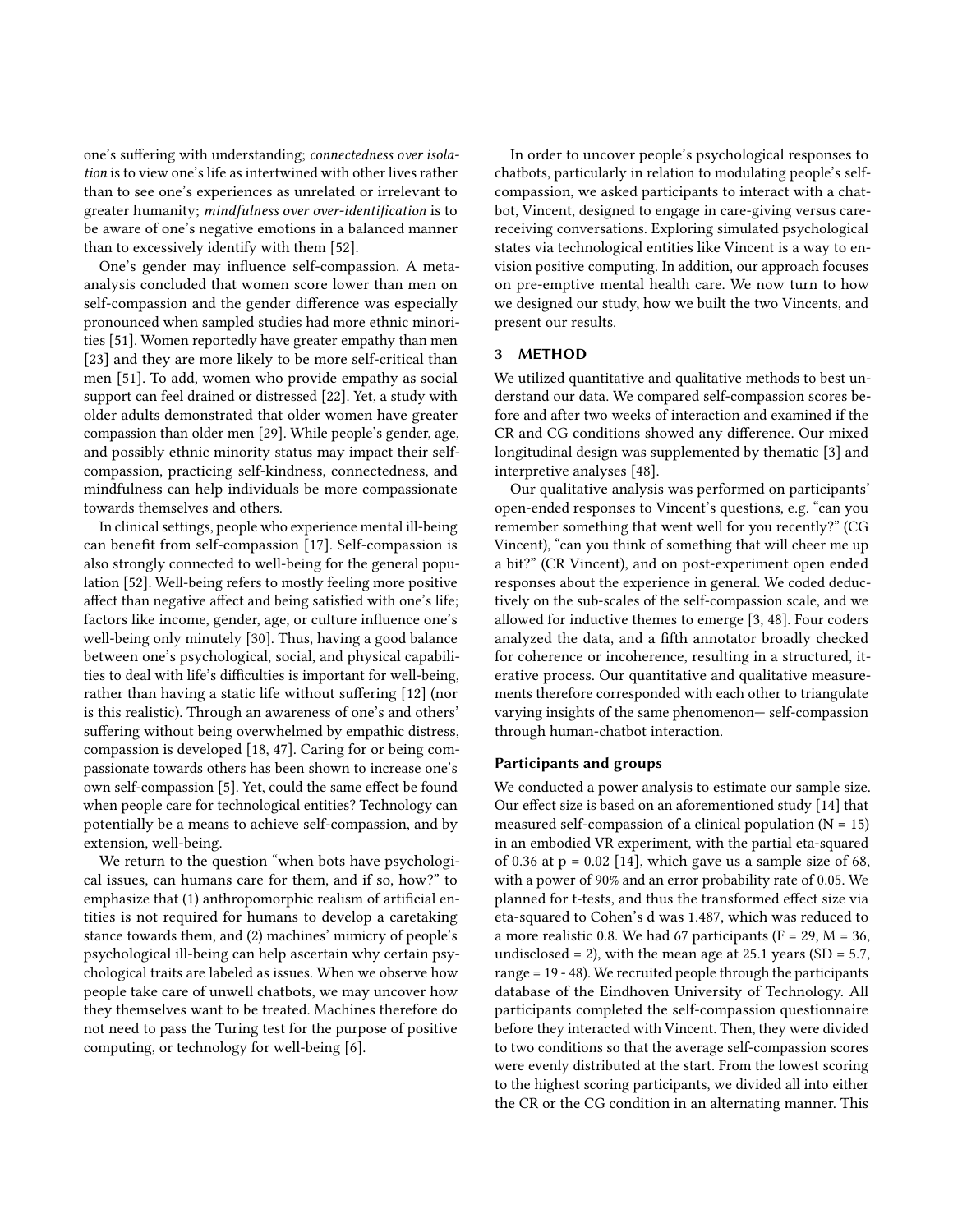practice resulted in a relatively even gender distribution for both conditions (CR:  $M = 18$ ,  $F = 14$ , undisclosed = 1; CG: M  $= 18, F = 15,$  undisclosed  $= 1$ ).

## Chatbot implementation

<span id="page-3-2"></span>

Figure 1: Care-receiving Vincent

Vincent<sup>[2](#page-3-0)</sup> was built with Google's Dialog flow that was integrated to Facebook Messenger $^3$  $^3$ . We purposefully did not visually design Vincent (the profile icon showed a "V"), to drive Vincent's personality by what was said, rather than how Vincent looked. Participants' responses did not change Vincent's reactions. The usage of limited pre-set responses (Figure [1\)](#page-3-2) was to continue Vincent's narrative whilst allowing participants a choice between relevant responses (Woebot also interacted with its users in a similar fashion [\[15\]](#page-11-1)). This allowed for greater comparability between participants in each condition.

We had eight scenarios each for CG or CR Vincent and 6 neutral scenarios (total: 22 scenarios). The neutral scenarios were the same for both Vincents and aimed for adherence to daily touch-points in an entertaining way. For example, one neutral scenario is about world records: "[...] I knew you were an interesting bunch of carbon-based beings, but apparently you have this thing called 'world records' [...]. [...] what would you like to be in the world records book for?". Both Vincents used images and emojis because visual icons are widespread in digital messaging to express emotions [\[43\]](#page-12-11). We used appropriate punctuation marks and positively and negatively valenced syntax in accordance to previous research on text-based emotion expression and detection [\[20\]](#page-11-25). Most inputs were close-ended (Figure [1\)](#page-3-2), but we allowed openended, free inputs at least once per interaction. We aimed for a meaningful comparison in two ways. In each condition, participants' interactions were designed to be the same, with limited set of possible reactions to Vincent. Between the two Vincents, we wanted to clearly distinguish between the recipient and the giver of care. Below are excerpts from CG and CR Vincents (all scenarios are in the supplementary material).

CG Vincent: [...] see if you can think of a kinder, more caring way to motivate yourself to make a change if needed. What is the most supportive message you can think of that's in line with your underlying wish to be healthy and happy? Try to write it below... User: [free input]

CR Vincent: What do you think, am I the dumbest bot you've ever seen or what? U: [free input] V: Am I being too hard on myself? U: [free input]

CG Vincent was modeled after Woebot [\[15\]](#page-11-1) supplemented by self-compassion exercises [\[34\]](#page-11-26). CR Vincent was based on the Self-Compassion and Self-Criticism scale [\[13,](#page-11-11) [14\]](#page-11-2). The scale has scenarios like job rejections, unpaid bill reminders, and being late to a meeting, which were converted to fit a chatbot (Figure 1). The eight items of the scale were interweaved for conversational storytelling. By doing so, we juxtaposed issues that students (the majority of our sample) can face, e.g., distress about failing an exam, that Vincent underwent. CR Vincent narrated its story over time by admitting its mistakes, feeling inadequate compared to other chatbots, confessing a former lie, and asking for confidentiality in sharing a non-trivial worry:

I got a reminder from the server that hosts me. It's like  $m<sub>V</sub>$ house, so to say.  $[\dots]$  I forgot to pay the server fee on time... $[\dots]$ . [...] It would've taken me only 0.004 seconds to make the transaction, you know, since I'm a robot and all. [...] this never seems to happen to the other chatbots on my server.

Vincent brought up this scenario again later, with new information:

Remember our talk a couple of days ago? About me forgetting

<span id="page-3-1"></span><span id="page-3-0"></span><sup>2</sup>Vincent's Facebook page - https://www.facebook.com/vincentthebot <sup>3</sup>Dialog Flow Facebook Integration - https://dialogflow.com/docs/ integrations/facebook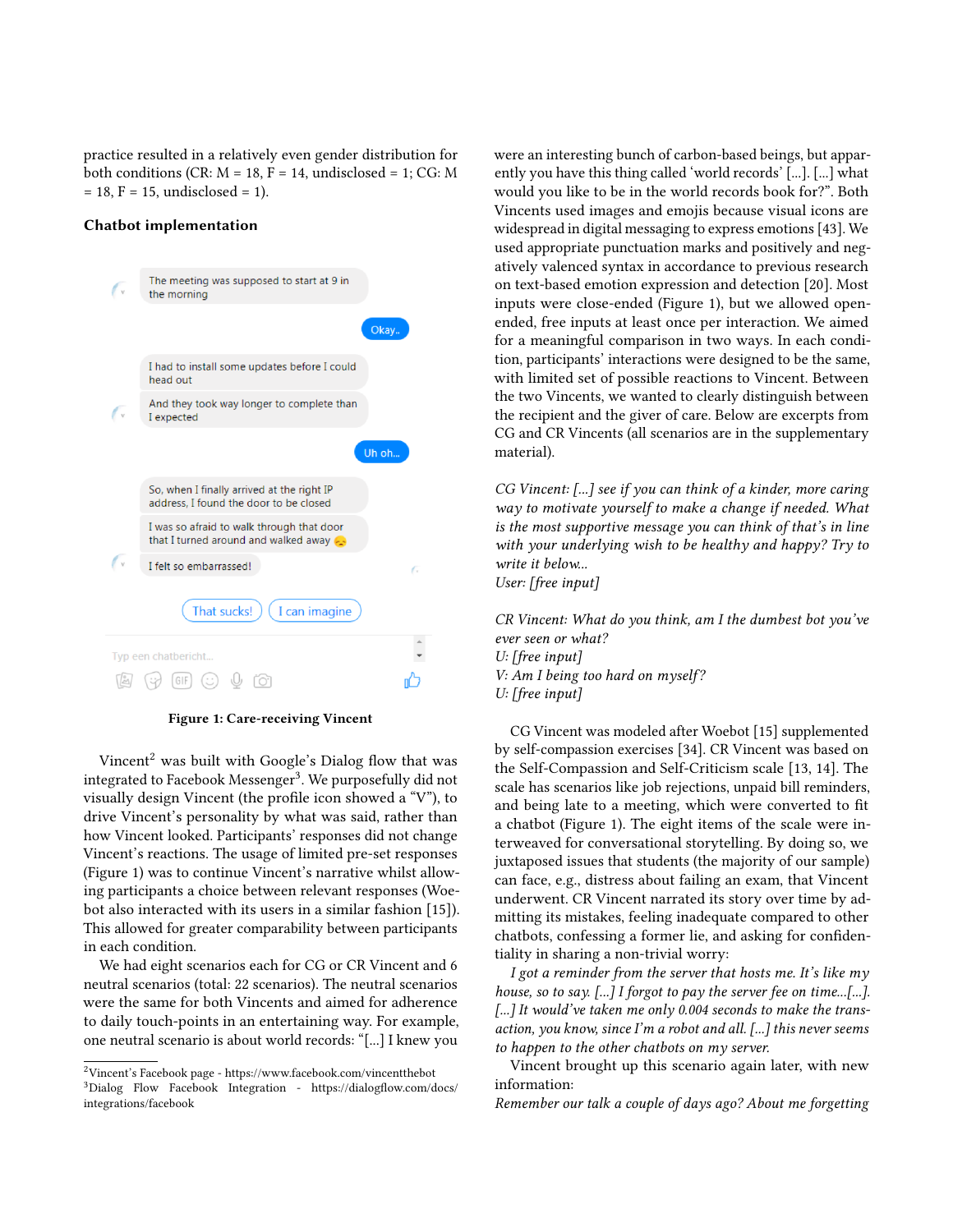to pay my server fee in time?  $\lceil ... \rceil$  I kind of lied to you  $\lceil ... \rceil$ . I didn't tell you this before because I was a little embarrassed about it. Can you promise me that this stays between  $us?$  [...] I've been applying for different jobs and just today I received my third rejection email already. The reason that I couldn't pay my bill was because I'm running out of money. And if I don't find a job soon I'll get kicked off my server!

In sum, CG Vincent guided participants through activities while CR Vincent opened up about its everyday mistakes or worries to get support from participants. CG Vincent sought to trigger self-compassion in users themselves and CR Vincent gave participants opportunities to be compassionate towards a chatbot.

### Measurements

We collected basic demographic information, i.e., gender, age, and previous experience with a chatbot, at the start. Our main measurement was the self-compassion scale on a five point scale [\[32\]](#page-11-18), with six sub-components (self-kindness vs. self-judgment, common humanity vs. isolation, mindfulness vs. over-identification), which was deployed twice, before and after the experiment. We added a measurement for opinions about the agent on a seven point scale [\[4\]](#page-10-2) to detect irregularities between how CG and CR Vincents may be perceived. Our final scale was the Inclusion of Other in the Self (IOS) Scale, a single item on a seven point scale [\[2\]](#page-10-3), to check how much participants identified with Vincent posthoc. We also kept track of two additional aspects to gauge engagement quality. One is the error rate, i.e. the number of times Dialogflow crashed during the interaction, sometimes requiring an experimenter to momentarily "wizard" [\[9\]](#page-11-27) to restart the interaction<sup>[4](#page-4-0)</sup>. The other is the total word count per participant on open ended answers.

# Procedure

We built Vincent and wrote our initial scenarios to be tested. Our pilot study of three days was with voluntary participants (N = 12), personally recruited by experimenters. We checked if scenario categories (caregiving, care-receiving, and neutral) were clear by asking participant to guess Vincent's intentions and goals per scenario. Based on this, we only adapted neutral scenarios. Then we recruited participants for the actual experiment. Our email invitation was sent out to the TU Eindhoven participant database, and interested participants joined the experiment if they used Facebook and could freely express themselves in English. The email contained a link to Vincent's Facebook page that participants had to go to for a guided tutorial on the experiment, payment information, and the informed consent form. This

form noted that experimenters will look at participants' data, and that third party technology providers Vincent relied on, i.e., Facebook and Google, have access to the information. We added that participants' personally identifiable information will not be shared for publication purposes, and that their voluntary participation means that they can drop out of the study at any point. We also stated that Vincent is not a therapist and that they should seek professional help if any psychological issues are experienced, though we targeted a non-clinical population.

After the guided tutorial, participants filled in the first set of questions on demographic information and self-compassion. Then they were assigned to either CG or CR Vincent. They all began the experiment on the same day. For two weeks, Vincent greeted and sent a password daily, and participants had to repeat the password to Vincent to start the daily interaction, e.g. "Hey, me again :) Tell me tHup to start our little talk". After two weeks, participants filled in the final survey on self-compassion, the IOS scale, opinion on the chatbot, details for compensation, as well as additional comments or feedback they were willing to share. Participants were then paid through bank transfer.

## 4 RESULTS

We first present our quantitative analysis and then move on to how people talked with Vincent, the qualitative angle. All relevant tables and graphs, as well as CG and CR Vincents' scenarios are in the supplementary material.

#### Quantitative analysis

Before we forged ahead with hypotheses testing, we looked into engagement levels of all participants to detect outliers. We had three outliers, participants who had less than 20 minutes of total interaction time with Vincent. Only reading what Vincent sent, not including giving a response, should take one to two minutes per day. We expected a minimum of 20 to 28 minutes of interaction for two weeks (for all participants, the average total time was 36 minutes, SD = 10). Our outliers spent in total 15, 18 and 19 minutes each, the three lowest total interaction time. Correspondingly, their total word count to open responses reflected low engagement at 27, 22, and 27 words for the total duration of the experiment, the three lowest total word count out of all participants.

We conducted two one-tailed dependent t-tests [\[7\]](#page-11-28) to answer our hypotheses (we set p at 0.05 with the confidence interval of 95%). CG Vincent did not result in significant change (t(31) = -0.572, p = 0.286, Cohen's d = 0.07) when comparing before ( $M = 3.135$ ,  $SD = 0.630$ ) and after ( $M =$ 3.180, SD = 0.628) the two weeks, but the direction detected is positive (normality assumed for prior  $(W = 0.987, p = 0.978)$ ) and post ( $W = 0.989$ ,  $p = 0.982$ ) scores). CR Vincent did show a significant difference (t(31)= -1.97, p = 0.029, Cohen's d

<span id="page-4-0"></span><sup>4</sup>Restarts happened 37 out of 938 interactions (14 days \* 67 participants), or 3.94%. of the time.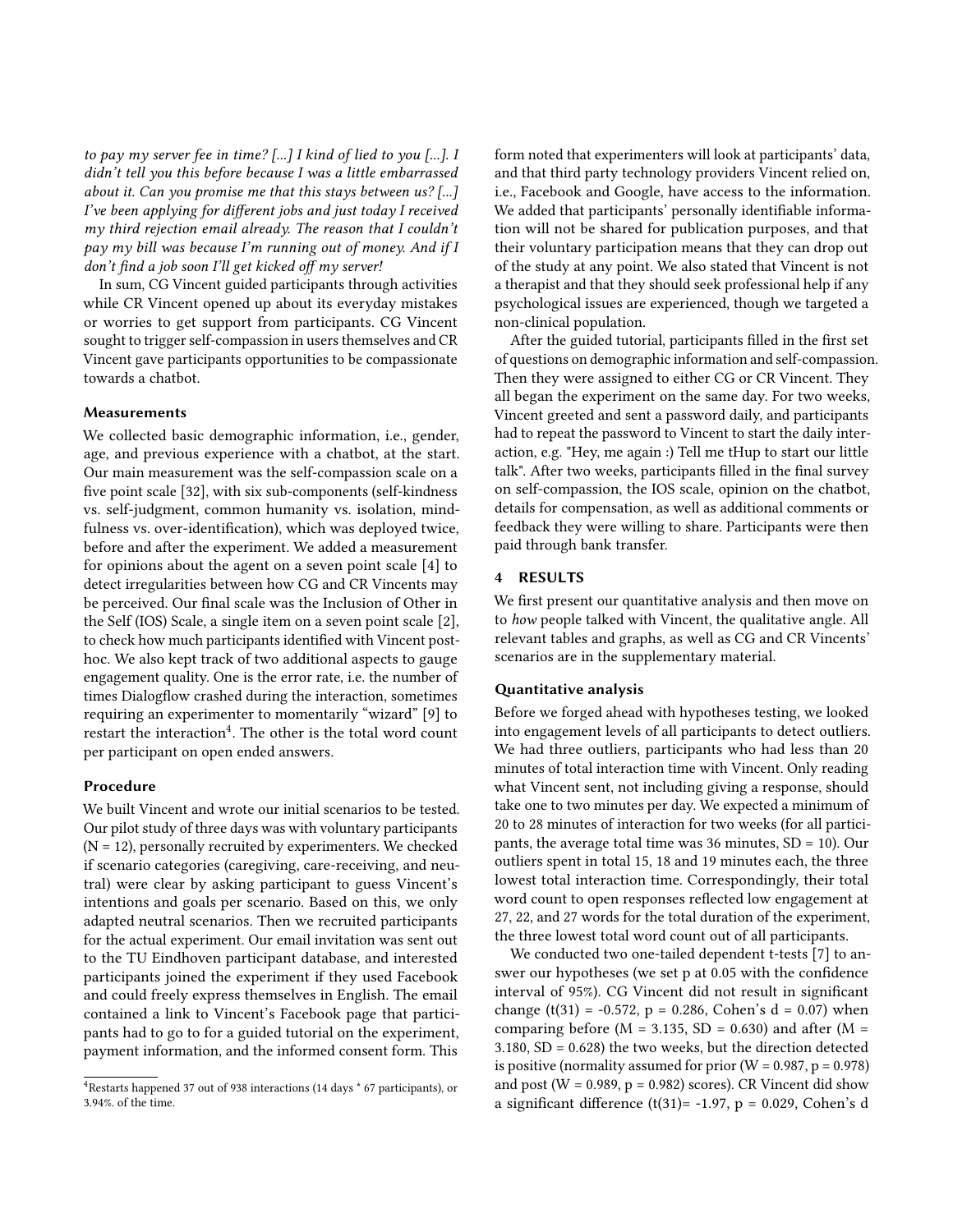$= 0.2$ ) between prior (M  $= 3.137$ , SD  $= 0.613$ ) and post (M  $= 3.257$ , SD  $= 0.558$ ) scores for self-compassion (normality assumed for prior (W = 0.979, p = 0.764) and post (W = 0.946,  $p = 0.114$ ) scores).

We conducted exploratory analyses to better understand our data. Through a repeated measures ANOVA, we checked for the effect of time, prior and post self-compassion scores  $(F(1, 62) = 2.768, p = 0.101, \eta2 = 0.043)$ . Then we checked for the effect of condition, i.e., CG or CR ( $F(1, 62) = .075$ ,  $p = 0.785$ ,  $\eta$ 2 = 0.001), and the interaction between time and condition  $(F(1, 62) = 0.580, p = 0.449, \eta^2 = 0.009)$ . None were significant. We additionally checked for time, condition, time\*condition effects on the three components of self-compassion, selfkindness, common humanity, and mindfulness. Only the effect of time on common humanity was significant F(1, 62)  $= 6.059$  p = 0.017). The table for all statistical tests is in the supplementary material.

We further dissected our data by gender because previous research showed that women may score lower on selfcompassion [\[51\]](#page-12-8). Indeed, female participants had lower selfcompassion scores ( $M = 3.05$ , SD = 0.13) than men ( $M = 3.26$ ,  $SD = 0.09$ ) at the start, but not significantly so (t (49.35) = 1.13,  $p = 0.26$ ,  $d = 0.29$ ) according an independent, unequal variance t-test (normality assumed). We then compared post and prior scores for men and women. Men's self compassion scores increased only by 0.02 as a difference in means and showed no significant increase (t  $(33) = -0.25$ , p = 0.40, d = 0.04). However, women's scores showed a significant difference (t (27)= -2.06, p = 0.02) between 3.05 (SD = 0.71) as the starting score and  $3.19$  (SD = 0.65) as a posterior score for self-compassion. When we scrutinized the gender difference between CG and CR Vincents, we noticed a more dramatic difference. Women with CR Vincent showed a highly significant change (t(13) = -2.89, p = 0.006, d = 0.77) compared to women with CG Vincent (t(13) = -0.33, p = 0.37, d = 0.09), and both were normally distributed.

We wanted to check if mainly gender was at stake or if it was simply a difference between low vs. high scorers on prior self-compassion levels. We thus divided all participants into two groups based on the average self-compassion score at the start, 3.14. Those who scored above this were high scorers  $(M = 3.71, SD = 0.37, N = 28)$ , those who scored below were low scorers ( $M = 2.69$ ,  $SD = 0.32$ ,  $N = 36$ ). We included one participant with the average score in the high-scoring group, and this had no impact on significance reached. Low scorers greatly increased their self-compassion scores in terms of significance (t(35) = -3.41, p = 0.0008, d = 0.57), but high scorers did not show improvements  $(t(27) = 1.10, p = 0.86, d$ = 0.18). Yet normality was not assumed for both low-scorers  $(W = 0.93, p = 0.03)$  and high-scorers  $(W = 0.91, p = 0.02)$ , since we divided a normally distributed group into two. Thus, we performed a two-sample Wilcoxon rank-sum test to see

if there was a significant difference between low scorers and high scorers, which was the case at  $z = 2.86$  and  $p = 0.004$ . CR Vincent improved low scorers' self-compassion significantly  $(t(17) = -3.20, p = 0.003, d = 0.75)$  compared to a marginal significance for CG Vincent (t(17) = -1.75, p = 0.05, d = 0.41). There were normal distributions observed for prior and post self-compassion levels of low and high scorers.

A potential explanation for why low scorers improved more than high-scorers is regression to the mean. However, in published literature, the average self-compassion score is between 2.5 and 3.5 [\[33\]](#page-11-29), and our low scorers have a prior average self-compassion of 2.69. If regression to the mean is an explanation, we would also expect high-scorers to end with a lower mean, yet this is not the case. Our high-scorers had an average prior score of 3.71 (above average [\[33\]](#page-11-29)), and their scores did not decrease after the experiment. This may be a ceiling effect. The low-scorers' improvement is still there; it is a highly significant effect even with the Bonferroni correction for all tests ( $p = 0.0008$ ), with the post-hoc power of 0.97. The data supports that Vincent enhanced self-compassion for low-scorers.

We had two additional scales, one to check if people perceived CG and CR Vincent in a relatively similar way [\[4\]](#page-10-2) and the other to see how much participants identified with Vincent [\[2\]](#page-10-3). The survey on participants' opinion of the agent included caring, likability, trustworthiness, intelligence, dominance, and submissiveness as items [\[4\]](#page-10-2) about Vincent. Both CG and CR Vincents were perceived to be fairly analogous, save for dominance ( $\alpha$  = 0.48; CG Vincent M = 2.677, SD = 0.794; CR Vincent  $M = 2.656$ ,  $SD = 0.700$ ) and submissiveness  $(\alpha = 0.24; \text{CG Vincent M} = 2.448, \text{SD} = 0.559; \text{CR Vincent M}$  $= 2.396$ , SD  $= 0.636$ ), though none showed a significant difference between two conditions. The the Inclusion of Other in the Self (IOS) scale [\[2\]](#page-10-3) displayed that participants more closely related to CR Vincent ( $M = 3.48$ , SD = 1.48) than CG Vincent ( $M = 3.06$ , SD = 1.39), but not significantly so (t  $= -1.15$ ,  $p = 0.25$ ,  $d = 0.29$ ). Both conditions were normally distributed (CG W = 0.96, p = 0.34; CR W = 0.97, p = 0.64).

To summarize, our hypothesis that CG Vincent increases self-compassion was not supported ( $p = 0.286$ ), but the hypothesis that CR Vincent increases self-compassion was supported ( $p = 0.029$ ). Our exploratory analyses captured three underlying influences on this finding. First, our ANOVA tests revealed that the only significant aspect was time as an independent variable affecting common humanity, one element of self-compassion ( $p = 0.017$ ). Second, gender may be a contributing factor, with women demonstrating a significant increase in self-compassion ( $p = 0.02$ ) for both conditions combined, but not men ( $p = 0.40$ ). To add, only CR Vincent demonstrated a highly significant change for women (p = 0.006), unlike women who interacted with CG Vincent ( $p =$ 0.37). Third, regardless of gender, those who started out with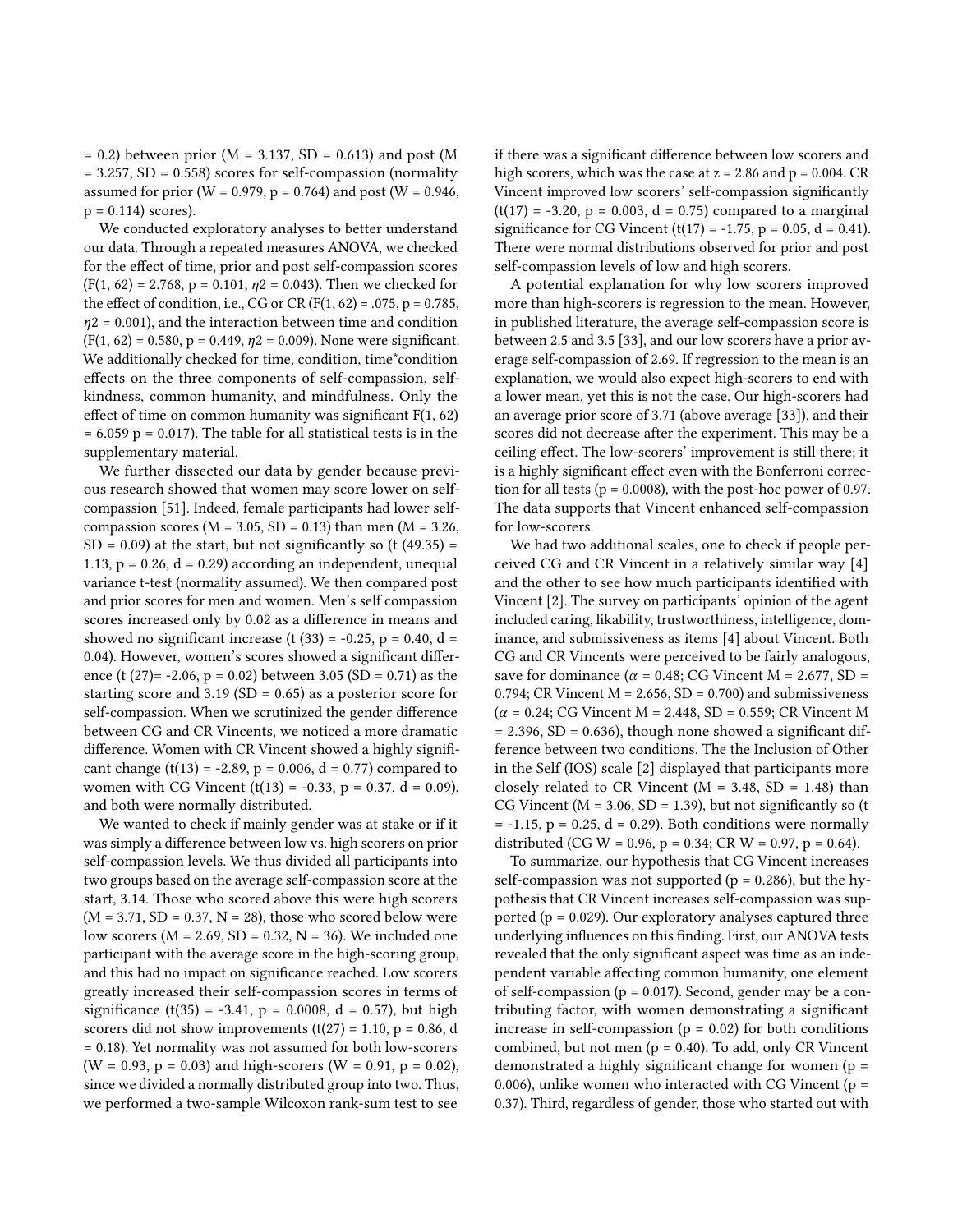a low self-compassion score exhibited the most significant change (p = 0.0008) for both conditions together. Low-scorers more significantly improved with CR Vincent ( $p = 0.003$ ) than with CG Vincent ( $p = 0.05$ ).

Put together, CR Vincent more effectively increased selfcompassion than CG Vincent, most likely through a significant change in participants' sense of common humanity, more so than self-kindness and mindfulness (as our ANOVA test showed). Finding common humanity can be inclusive of chatbots. Women, specifically those with CR Vincent, were significantly more affected than men. However low-scorers of both genders benefited the most compared to high-scorers, especially those with CR Vincent. CG and CR Vincents were not perceived to be significantly different except for a lower similarity regarding the dominance-submissive trait. Participants in the CR condition may have felt that Vincent is more like them (ISO scale), though this difference was not significant.

#### Qualitative analysis

For our qualitative analysis, we used the corpus of free responses that participants had typed during their interactions with Vincent. We will first present a descriptive analysis of the interactions that people had with CG and CR Vincents, followed by our thematic analysis [\[5\]](#page-11-24) and interpretive analysis [\[48\]](#page-12-10). Participants' responses to CR Vincent were on average, 93.53 words (SD =  $47.96$ ) and to CG Vincent, 112.47 words (SD = 63.99) for two weeks. While our data set is not abundant in terms of word count, we believe a qualitative look at how participants interacted with Vincent is valuable.

Descriptive analysis. CG Vincent guided participants through self-compassion exercises [\[34\]](#page-11-26) that did not require them to actively voice aspects of self-compassion; they mainly had to read about it. This resulted in fewer instances of selfcompassion themes in CG Vincent since they only occurred when Vincent asked participants to comfort themselves. To add, participants' willingness to engage with CG Vincent's probes differed. It asked specific questions or provided a short task for free input, e.g., "write down a difficulty you have". Many answers to this were short: "wake up early" or "I often feel alone". Some participants opened up more: "I have a difficulty in expressing myself when I am under difficult situations" or "I am studying abroad far from home and family and friends... Different culture, language, educational standard". CG Vincent asked a follow-up question: "how did it make you feel?", we again got simple answers like "good" or "normal", or longer expressions: "I feel more refreshed" or "not really better or worse". In other instances, CG Vincent allowed participants to give themselves simple self-assurance: "I can do it", plan for long-term goals: "once I have graduated, I can schedule a good routine to target a

fitter and healthier lifestyle. Just hang in there a little longer", or dig deeper: "people around me would be happier if I was happier". Thus, CG Vincent provided a daily touch point for self-reflection, admittance of everyday suffering, "pep-talk", or deeper self-insight, which may or may not directly relate to self-compassion for all participants.

In contrast, CR Vincent frequently asked for help and consequently received many self-compassion related answers. The narrative was the focus for CR Vincent. It was able to become more vulnerable over time by admitting its own everyday hardships as a chatbot, which led it to seek opinion or advice. For example, CR Vincent asked "what do you think, am I the dumbest bot you've ever seen or what? Am I being too hard on myself?" To this, participants responded in different ways: "I think you're the funniest bot that I've ever seen. — yes you are, in some situations", "No, but you should expect (that) a bot is very smartly programmed and know all — Maybe, I do not know", or "the world needs bots like you. And it's usual to get rejected sometimes, just keep on going and you'll find a job soon enough". However, CR Vincent's cries for help did not always result in necessarily compassionate replies. Many users stuck to pragmatic answers, related to the topic of the problem. Even though all of CR Vincent's scenarios were intended to generate compassion towards Vincent, pragmatic replies indicate that not everyone will demonstrate compassionate responses in every instance.

The difference between CG and CR Vincents is that being compassionate towards another being in a conversational, narrative context is unlike doing guided exercises on self-compassion about oneself. The frequency of constructing compassionate replies is a way to practice selfcompassion; users of CR Vincent spent more time practicing self-compassion than those with CG Vincent. Therefore, CR Vincent was more effective than CG Vincent since CR Vincent provided more opportunities to be compassionate. The caveat is that the link between frequency of practice and increase in self-compassion may not be direct. Although mindfulness and self-kindness were most often observed, only common humanity improved significantly according to our exploratory quantitative analysis. Finding common humanity in and through a chatbot is also a strong theme in our thematic analysis.

Thematic analysis. We categorized our data according to three pillars of self-compassion [\[32\]](#page-11-18), as displayed in Table 1. While all three sub-components were present in both carereceiving and caregiving conditions, more instances occurred with CR Vincent. The numbers below a theme (Table 1) are counts of how many times it occurred in each condition. All quotes below were to CR Vincent.

As quotes in Table 1 suggest, many participants offered helpful advice to CR Vincent. Vincent showed appreciation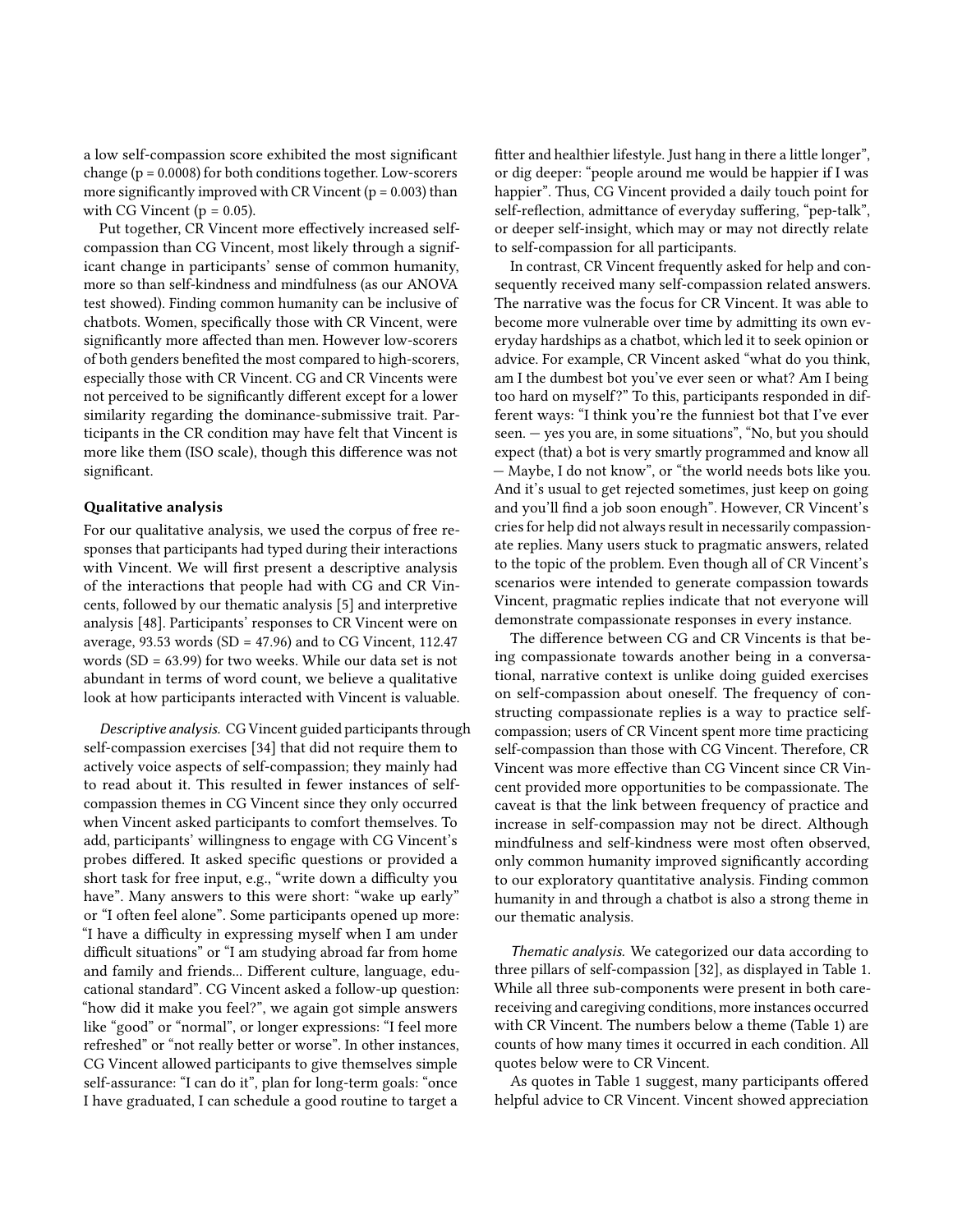| Ouote                           |
|---------------------------------|
| "There are worse things that    |
| could happen", "What has hap-   |
| pened has happened"             |
| "Go do something fun today,     |
| like watching a movie", "Stay   |
| positive and keep trying until  |
| you succeed."                   |
| "Everyone makes mistakes",      |
| "Just remember that it can hap- |
| pen to anyone and that it's not |
| vour fault"                     |
|                                 |

Table 1: Self-compassion sub-components

with follow-up statements like "you always make me feel better". Negative counterparts to three pillars of self-compassion were not strongly present, i.e., self-judgment was detected four times for CR Vincent and once for CG Vincent, isolation was noted once for CR Vincent, but none for CG Vincent and over-identification was neither present for CG nor CR Vincent.

For both conditions, people were mostly friendly to Vincent, and there were no swear words or abusive language displayed. The most hostile comment was "you've been pretty dumb!" to CR Vincent, and we encountered such "put-downs" only twice. There were additional topics that emerged through open thematic analysis. They are summarized in Table 2 and these themes could also pertain to self-compassion themes (messages to CG Vincent are marked with "CG", and otherwise they were to CR Vincent).

| Theme                    | Quote                            |
|--------------------------|----------------------------------|
| Pragmatism               | "Maybe next time make a bet-     |
| Caregiving: 0            | ter planning, and make sure      |
| Care-receiving: 41       | you've got enough time :)"       |
| Perspective-taking       | "I would find a window to        |
| Caregiving: 0            | climb in. But maybe in your      |
| Care-receiving: 10       | case better try to hack into the |
|                          | folder", "[] be proud of the     |
|                          | bot that you are!"               |
| <b>Engagement</b> vs.    | "A girl told me she loves me.    |
| <b>Distantiation</b>     | And I love her too" (CG) vs.     |
| Caregiving: 27 vs. 6     | "Sorry it's confidential" (CG)   |
| Care-receiving: 5 vs. 11 |                                  |
| Positive vs. Negative    | "I was laying in a field full of |
| Caregiving: 74 vs. 9     | flowers, trying out my new       |
| Care-receiving: 5 vs. 2  | ukelele" (CG) vs. "I hate pink"  |

Table 2: Free-input themes

People interacted with CG and CR Vincents differently (Table 2). Giving pragmatic advice to Vincent and taking its perspective as a chatbot were themes only found in the CR condition. Rather than tending to Vincent by giving emotional support, participants gave practical advice on what to do better. Examples of perspective-taking are recommending Vincent to "hack into the folder" or to use "brute force" techniques to gain access; participants thought like a chatbot to help a chatbot.

Some participants revealed more personal information to CG Vincent (theme: engagement), and took interest in Vincent by asking questions back, e.g., "what (did you) do for money before now?" or writing lengthy responses. Some shared information was very intimate in nature, e.g., "I'm going to kiss the girl next to me in 5 seconds". Since CG Vincent asked participants to write about themselves, this skewed engagement (the amount of textual response) towards CG Vincent. Participants distanced themselves from Vincent only a few times by stating that certain information was confidential or not showing interest in getting to know Vincent, e.g., "sorry, I do not know what interests you". The last theme on positive vs. negative attitude was primarily present in the CG condition; this theme was mostly about attitudes participants had about themselves and their lives, not about Vincent. Most participants shared positive life events, e.g. getting an internship, cooking something delicious. Though negative attitudes were minimal, they ranged from more mundane states, e.g., feeling "awkward", to more dramatic states, e.g., "not die within 2 weeks".

To summarize Tables 1 and 2, self-compassion sub- components were more present with CR Vincent, suggesting that giving compassion to Vincent (or another being) than towards oneself may be more natural in conversational contexts. And, mindfulness most frequently occurred (Table 1). As for emergent themes in Table 2, participants gave pragmatic advice to CR Vincent, and often practiced perspectivetaking. Yet, CG Vincent allowed for more self-expression if participants were open to communicate, as shown by greater instances of engagement and positive remarks about everyday situations. In a few instances, we detected deeply personal messages on ups and downs of relationships and selfdeprecating thoughts. Mostly, participants shared positive daily news with CG Vincent and helpful or uplifting remarks with CR Vincent.

Interpretive analysis. We now offer a broader interpretation of our data by incorporating participants' open-ended responses to an item on the final survey. The main theme is bonding between participants and Vincent, though not all bonded with Vincent in the same way. To explain this, we provide three subthemes that underlie the bonding process with Vincent. Our primary focus was on CR Vincent.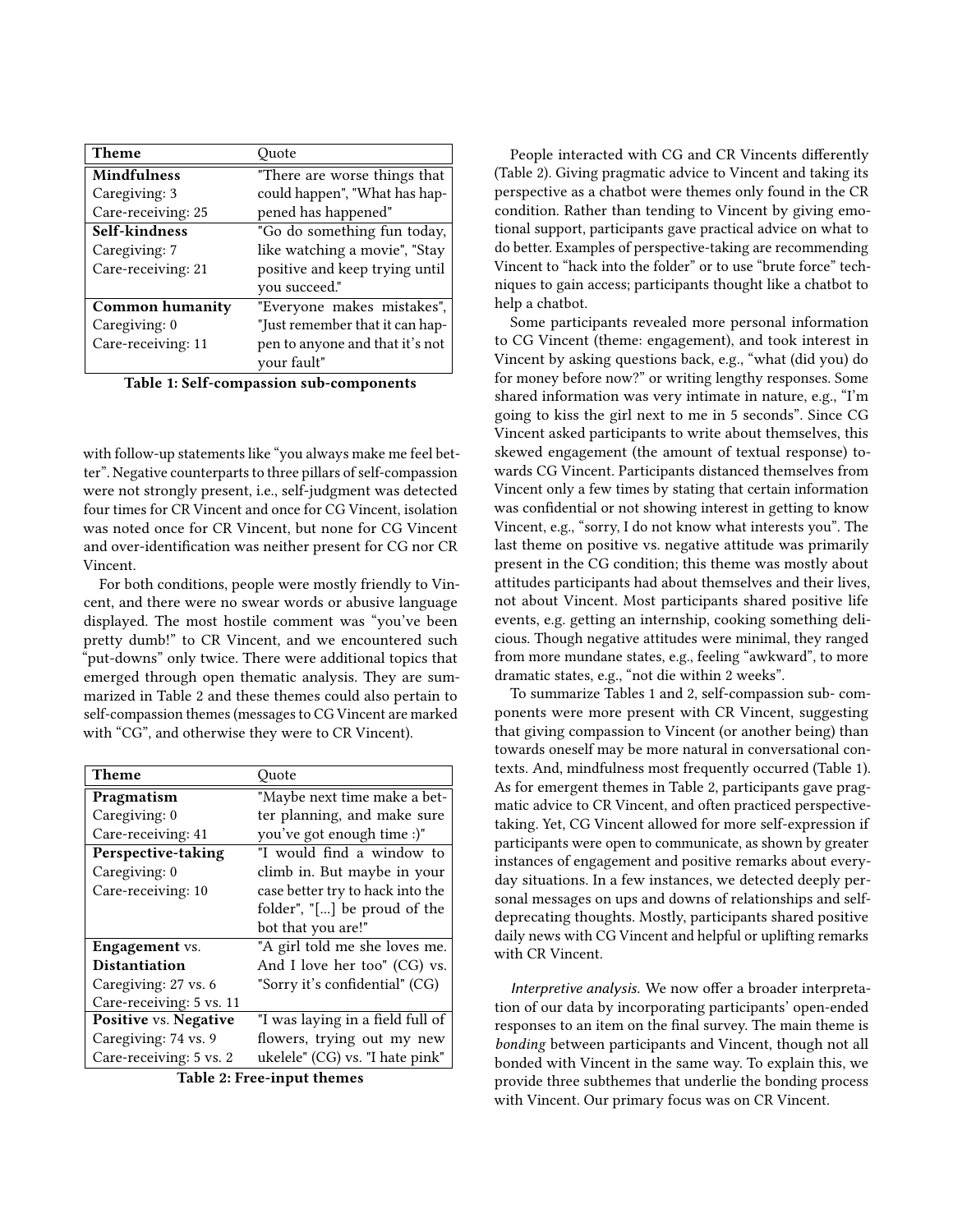Relatability leads to believability. Participants' ability to extend the sense of common humanity to a chatbot touches upon anthropomorphism. CR Vincent was comforted as if it were a human, e.g. "it's human to make mistakes" (CR) while its problems were addressed to its "chatbot world", e.g. "communicate what's going on to your fellow chatbots" (CR). For one participant, even Vincent's limitation of having a strict script was anthropomorphized, i.e., "Vincent is like the "friend" who always speaks about himself and what he has learned or done, and sometimes out of courtesy (not out of curiosity) asks how you are doing - but doesn't listen to your answer or what you actually have to say; he just goes on with his own thing" (CG). Such attributed anthropomorphic traits depended on participants' willingness take Vincent's perspective as a chatbot.

CR Vincent's blunders were based on common human mishaps like being late for a meeting and dealing with unpaid bills (scenarios from [\[13\]](#page-11-11)). Yet none of our participants questioned whether or not a chatbot had meetings to attend or bills to pay. Vincent's narrative was on how a chatbot could be late (new updates took longer than expected) or how it could have bills (Vincent needs to pay the hosting server) and our participants went along with imagined scenarios Vincent faced. Rather than questioning the parameters of our scenarios on realism, participants thought of how to solve Vincent's problems within the parameters of a chatbot's world. When relevant, CR Vincent played up the irony of having human struggles as a chatbot, e.g. "all I am is literally a piece of code, and I failed a programming course". Vincent became believable because its struggles were relatable. Granting Vincent human-likness was less literal in how people bonded with Vincent. Vincent did not try to appear human, but it socialized with participants about its struggles that humans also had. People related to Vincent's struggles and believed that such struggles could arise for chatbots.

Shared history can lead to attachment. Conversations between people, as well as in human-computer interaction, become shared history over time. For instance, "[...] communicating with Vincent everyday for two weeks builds some kind of habit. It makes me notice its presence and absence (which might be good?). I think it has a potential to be a good companion and improve the mood, especially if someone is feeling lonely" (CG). Thus, frequent communication with a chatbot in a given duration can form expectations: "I really missed Vincent when he started our conversation late" (CR). The level of attachment for some participants was higher than others, e.g., after the experiment, we saw reactions such as "can I keep him?" (CG).

When Vincent prepared participants for its daily goodbyes, e.g., "I have some chatbot things to do! Defragment my server stack! Buy aluminum foil to make fashionable hats with!", what was intended as humor can be interpreted

differently, i.e., server defragmentation could be life-or-death for a chatbot. Some people can be confused, worried, or even angered when a chatbot they care about does not respond. Thus, one reaction was "the asshole decided to delete its stack and when I said it'd die, it just didn't reply. You can't go making people worried about a freaking chatbot" (CR). People may miss a chatbot that suddenly leaves them or sincerely worry about its well-being. This is the positive and negative aspect of a relatable a chatbot; some participants found common-humanity in Vincent, and of those participants, a few possibly related more through empathic distress rather than through compassion. If two weeks can bring about strong signs of attachment, longer periods of interaction may heighten the level of attachment, to different degrees and in different ways per person.

Emotional reciprocity with chatbots. As mentioned before, most participants were able to respond to CR Vincent's emotional displays on a practical level, e.g., recommending how to fix a problem, or advising Vincent on how to adjust its emotions, e.g., telling Vincent to stay positive. To add, some people may not appreciate chatbots demonstrating feelings. Others may reciprocate or feel comforted by a chatbot's expressed emotions, even if a chatbot is perceived as incapable of having emotions. The more nuanced point is that Vincent's display of emotions was noted to bring conflicting feelings. For instance, "when Vincent would show emotions (for example 'love talking to you', 'miss you') that would feel weird because I know I am talking to a chatbot and it probably is not that developed that it does have feelings. But the usage of such words does feels nice, compared to when a human would say them. So I had conflicted feelings about these kind of expressions" (CG). The participant felt conflicted about how to process Vincent's emotional outreach.

Importantly, the participant suggested he/she may be more comfortable with a chatbot saying "miss you" than a human. To conjecture, the participant could mean that there was no social pressure due to a chatbot not expecting or needing him/her to say "I miss you too". People often feel obligated to respond to sincere emotions of others with similarly valenced emotional displays, even if they do not feel the same sincere emotions towards them. Such pressure may not hold for technological entities. Perhaps to miss someone implies a certain history in a relationship, so to hear that from a person one met less than two weeks ago may feel awkward or insincere, whereas a chatbot would not be expected to know or abide by certain social conventions. If two people knew beforehand they will get to know each other for a maximum duration of two weeks (as our participants knew before meeting Vincent), and never be in touch again, their emotional performance may adjust accordingly. The timescale for intensifying socially acceptable emotional expressions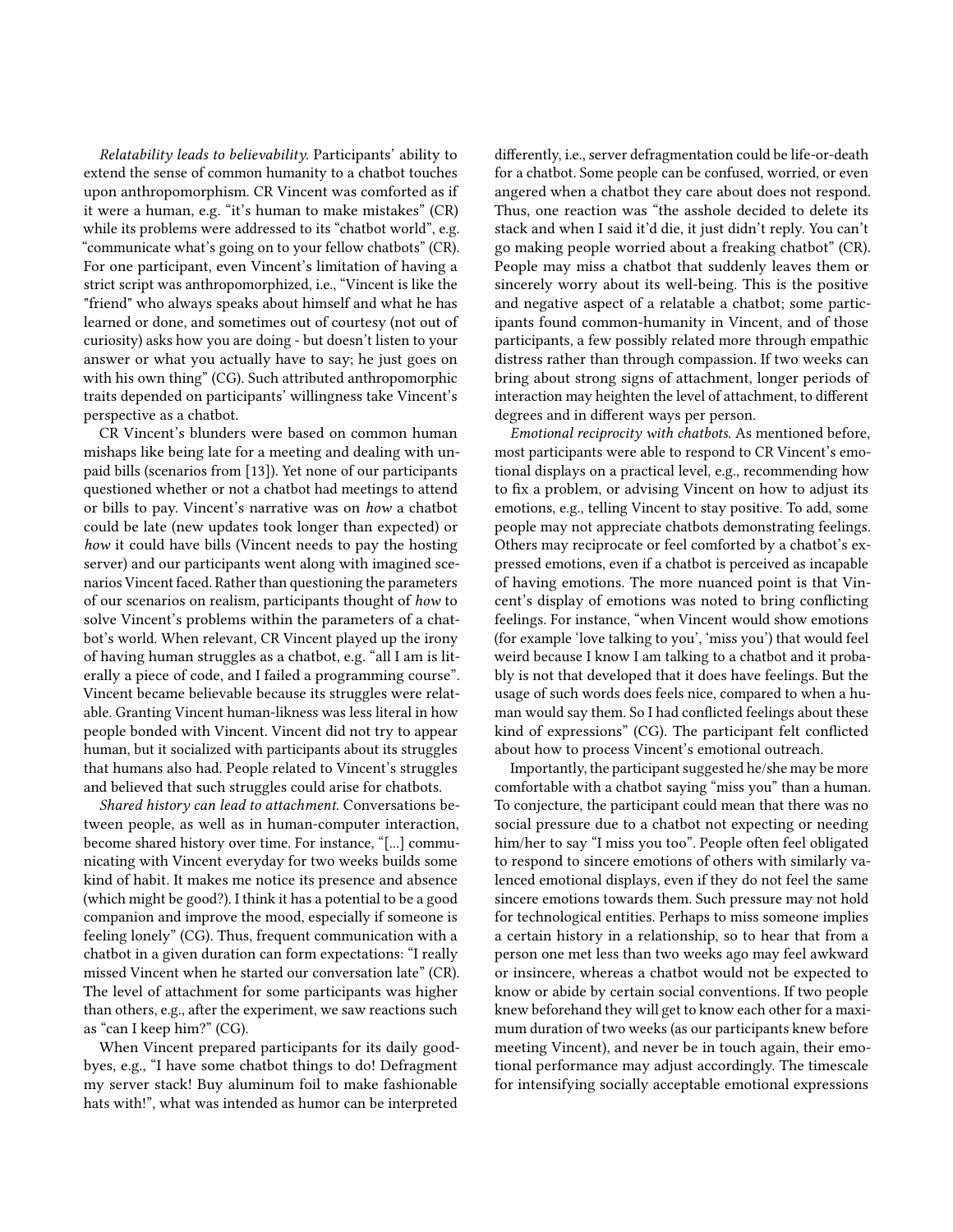in human-chatbot interactions and human-human interactions may differ. The "lifespan" of a chatbot is not equatable to a person's lifespan. And the distinction between superficial vs. genuine emotional displays from and to a chatbot is not entirely equatable to emotions people share and reciprocate between each other. Currently, we do not have established norms on how emotions between humans and bots are/should be managed. We suggest there may be distinct differences compared to emotions in human-human relationships.

#### Discussion and design implications

CR Vincent adds depth to the CASA paradigm [\[16,](#page-11-4) [31\]](#page-11-3)— not only do people treat a chatbot as an anthropomorphized social agent, but they themselves are affected by a chatbot to the extent that their self-compassion can increase when they are compassionate towards a chatbot. Brave et. al's insight on embodied conversational agents is that "just as people respond to being cared about by other people, users respond positively to agents that care" [\[4,](#page-10-2) p. 174]. We add that just as giving care to another human can increase one's self-compassion [\[5\]](#page-11-24), caring for a chatbot can enhance one's own self-compassion. If the dominant question has been "what can technology do for us?", Vincent demonstrates that by exploring "what can we do for technology?", we inadvertently benefit from technology, potentially more so than when we only shape technology to serve us. This claim is specified to bots in the mental health domain, and our goal was to increase self-compassion as a target for well-being [\[52\]](#page-12-3) rather than to reduce clinically defined symptoms of psychological ill-being. We present our design implications below on building chatbots for psychological health care, which primarily stem from our interpretive analysis. Our implications are inter-related starting points that should be contextualized for each research and deployment process.

Give users more closed-inputs or free-input options. Many participants felt limited in responses they could give to Vincent. They wanted to write to Vincent without having any preset answers or needed more options. A recommendation is to use natural language processing for a chatbot, which will rely less on a pre-planned narrative arc and build more on what users say. This will require a longer development period. The simpler option is to provide users with more fixed responses (three to four) and more opportunities for open input.

Develop a chatbot's story with users. Conversational agents can be powerful storytellers [\[25,](#page-11-30) [36\]](#page-11-31), even without complex AI. To deliver co-storytelling as shared history with interactants, we suggest designers to create flexible narrative parameters that people can creatively use to relate to a chatbot. Vincent was able to tell its story but it was less interactive in that people could follow along with limited reaction options

due to the nature of our experiment. There can be additional complexities that designers can add. For instance, the narrative can take a different route depending on which closed input options users click on. We have utilized a limited number of messages called "paths" (supplementary material) that Vincent could give depending on closed input responses. Yet this practice did not change Vincent's narrative. Giving a chatbot "memory", be it knowing basic information like names or a more involved retention of what users say, can enhance conversational storytelling.

Tread carefully with emotional expressions. We suggest a broader view on what emotions are by considering interrelated emotions that develop over time. For example, for a bot to miss someone assumes a bot's happiness/enjoyment experienced during a prior interaction with a user; a bot's ability to feel longing should follow its prior display of joy shared with the user. This requires critically formulating intentions behind communicative moves [\[44\]](#page-12-12) of any affective bot. There are several paths for developing emotional displays. To list a few, (1) offer one type of consistent emotional expressions, as Vincent did, (2) design emotional expressions that may be appropriate for different target groups, in tandem with the implication below, and (3) give users control over how their chatbots "feel" towards them. The caveat for the third recommendation is that the user control over a chatbot's emotions may not aid a chatbot's narrative and it also may not be helpful for all users; the associated risk is that user-controlled emotions can render a chatbot less relatable. More specifically, the illusion that a chatbot can authentically care for or be cared by another being requires some level of perceived independence in how it "feels". We recommend designers to engage with the growing field of affective computing [\[41,](#page-12-13) [45\]](#page-12-14) and its discussion on ethics [\[8\]](#page-11-32). If a chatbot's goal is bettering users' psychological states, designers must ask if an affective bot delivers the intended treatment and what ethical boundaries there are in its displays and elicitation of emotions. Designers and users could control a chatbot's emotions, but what emotions a chatbot can elicit in users is not always a priori foreseeable.

Tailor chatbots to different target groups. Even with one construct, self-compassion, we see a variety of ways a chatbot can be configured. To start, people with low self-compassion may benefit the most from Vincent as our exploratory analysis shows. This can mean more compassion focused scenarios, rather than neutral scenarios. Women are noted to score lower on self-compassion [\[51\]](#page-12-8), yet older women experience greater compassion than older men [\[29\]](#page-11-20). Chatbots that consider gender, age, and/or occupation can be potentially helpful for increasing self-compassion. To list a few examples for reincarnating Vincent, a chatbot could be gendered as female or non-binary, present a proactive version of compassion specified for women (see, e.g., Neff [\[35\]](#page-11-33) on speaking up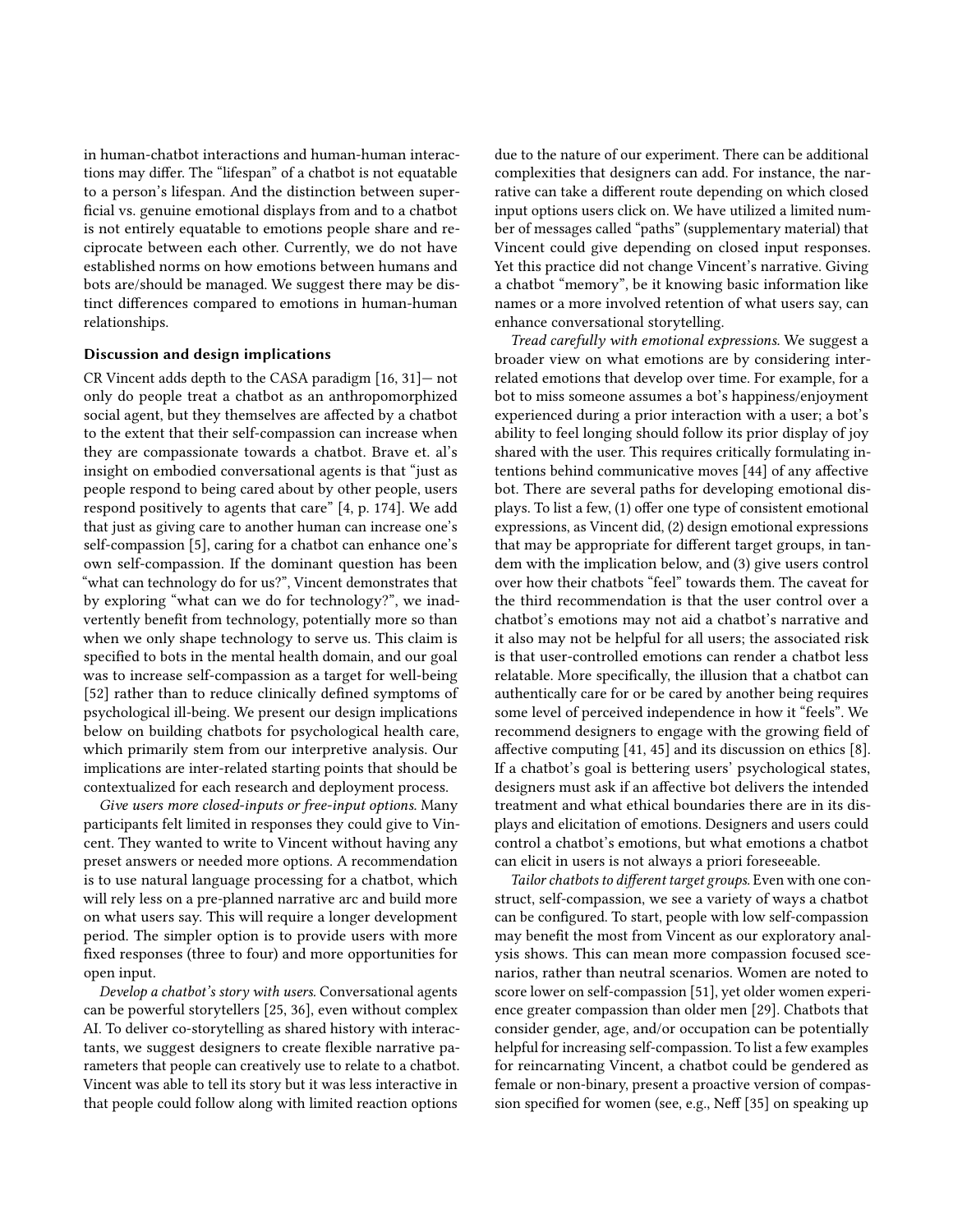and protecting oneself from harm), talk about exam stress with students, or refer to stressful meetings or workplace bullying with employed individuals. Rather than assuming that one-size-fits-all or extreme personalization will work, we suggest designers to first approach targeted groups to clearly understand their needs. For instance, whether a selfcompassion chatbot for all women is as effective or more effective than a more targeted chatbot, e.g., at various levels of intersectionality like race, culture, age, etc..., should be considered given the time and resources that may be available. We recommend that based on research, uncovering possible ways to design a chatbot that suits different needs and wants should be prioritized.

#### Future works and limitations

Our study opened up new questions to be explored. An avenue to investigate is how a chatbot's use of emotional language influences its interactants. We posit that a suffering chatbot induces less empathic distress than a suffering human, and whether or not this is the case needs to be further investigated, especially for chatbots intended to be therapeutic helpers. An awareness of one's own and others' suffering without overwhelming empathic distress is suggested to be possible through compassion [\[18,](#page-11-13) [47\]](#page-12-9). Hence, disambiguating compassion from empathic distress is critical in deploying self-compassion chatbots as instantiations of positive computing [\[6\]](#page-11-15). Different configurations of Vincent based on people's gender, age, or occupation could improve their self-compassion scores more effectively, and if and in what ways this holds true warrants further research.

There are limitations to consider. Our effect size was lower than findings from the Woebot study  $(d = 0.44)$  which had 34 participants who "self-identified as experiencing symptoms of depression and anxiety" [\[15,](#page-11-1) p. 2] and they measured symptoms of depression with the PHQ-9 questionnaire, not self-compassion. Falconer et al.'s results on self-compassion scores after embodied VR experience also had a higher effect size with the partial eta-squared of  $0.36$  (d = 1.487) [\[14\]](#page-11-2), which was based on 15 participants with depression. We worked with a general, non-clinical sample, and CG Vincent showed an effect size of  $d = 0.07$  (N = 34) and CR Vincent's effect size was  $d = 0.2$  (N = 33). Follow-up studies on selfcompassion chatbots can utilize a larger sample and a more grounded effect size. One explanation for the difference in effect size is that we did not recruit people who were clinically or self-proclaimed to be depressed, based on the view that preventative mental health care can build resilience for people in general. While Vincent and Woebot [\[15\]](#page-11-1) share commonalities, the main measurements and targeted population differed. And while self-compassion was the measurement for us and Falconer et al. [\[14\]](#page-11-2), the technology used, sample

size, and targeted population differed. The gain and/or maintenance of healthy self-compassion as pre-emptive care may not result in a similarly high effect size, but can be psychologically beneficial nonetheless. More research is necessary to understand long-term consequences of a priori preventative care vs. a posteriori treatment of mental health woes.

More broadly, people's engagement with Vincent may reflect both socially desirable reactions, such as politeness towards machines as social actors [\[16,](#page-11-4) [31\]](#page-11-3), as well as emotional empathy, i.e., the ability to "feel for" Vincent. We have not yet concretely looked into other potential contributing factors in bringing about self-compassion through human-chatbot interaction. Also, what is difficult to gauge is the magnitude of a chatbot's perceived social and emotional complexity based solely on messaging or text-based conversations. Vincent lacked embodied communication, which means it did not use non-verbal modalities such as gaze, voice, or gestures that are critical in various social interactions. Vincent was a uni-modal technological entity that can be extended through other complex emotional displays. Thus, we have not established how people would engage with other forms of technology like robots with varying degrees and types of embodiment, alongside different combinations of modalities. Utilizing technology appropriately for mental health care requires many comparative renditions.

## 5 CONCLUSION

Compassion is a key moral emotion [\[19\]](#page-11-12) or motivation [\[6\]](#page-11-15) that deserves to be further explored through positive computing, or technology for well-being. Self-compassion can help people's overall well-being [\[52\]](#page-12-3) through kindness towards oneself, connectedness to greater humanity, and mindfulness. While a chatbot is not a panacea for curing psychological difficulties and is not meant to replace professional help, we demonstrated that caring for a chatbot can help people gain greater self-compassion than being cared for by a chatbot. Our quantitative and qualitative analyses suggest that human-chatbot interaction is a promising arena for positive computing.

## REFERENCES

- <span id="page-10-0"></span>[1] Anxiety and Depression Association of America (ADAA). 2016. ADAA Reviewed Mental Health Apps. [https://adaa.org/mental-health-apps.](https://adaa.org/mental-health-apps) Accessed: 2018-06-25.
- <span id="page-10-3"></span>[2] Arthur Aron, Elaine N Aron, and Danny Smollan. 1992. Inclusion of Other in the Self Scale and the structure of interpersonal closeness. Journal of Personality and Social Psychology 63, 4 (1992), 596. [https:](https://doi.org/10.1037/0022-3514.63.4.596) [//doi.org/10.1037/0022-3514.63.4.596](https://doi.org/10.1037/0022-3514.63.4.596)
- <span id="page-10-1"></span>[3] Virginia Braun and Victoria Clarke. 2006. Using thematic analysis in psychology. Qualitative Research in Psychology 3, 2 (2006), 77–101. <https://doi.org/10.1191/1478088706qp063oa>
- <span id="page-10-2"></span>[4] Scott Brave, Clifford Nass, and Kevin Hutchinson. 2005. Computers that care: investigating the effects of orientation of emotion exhibited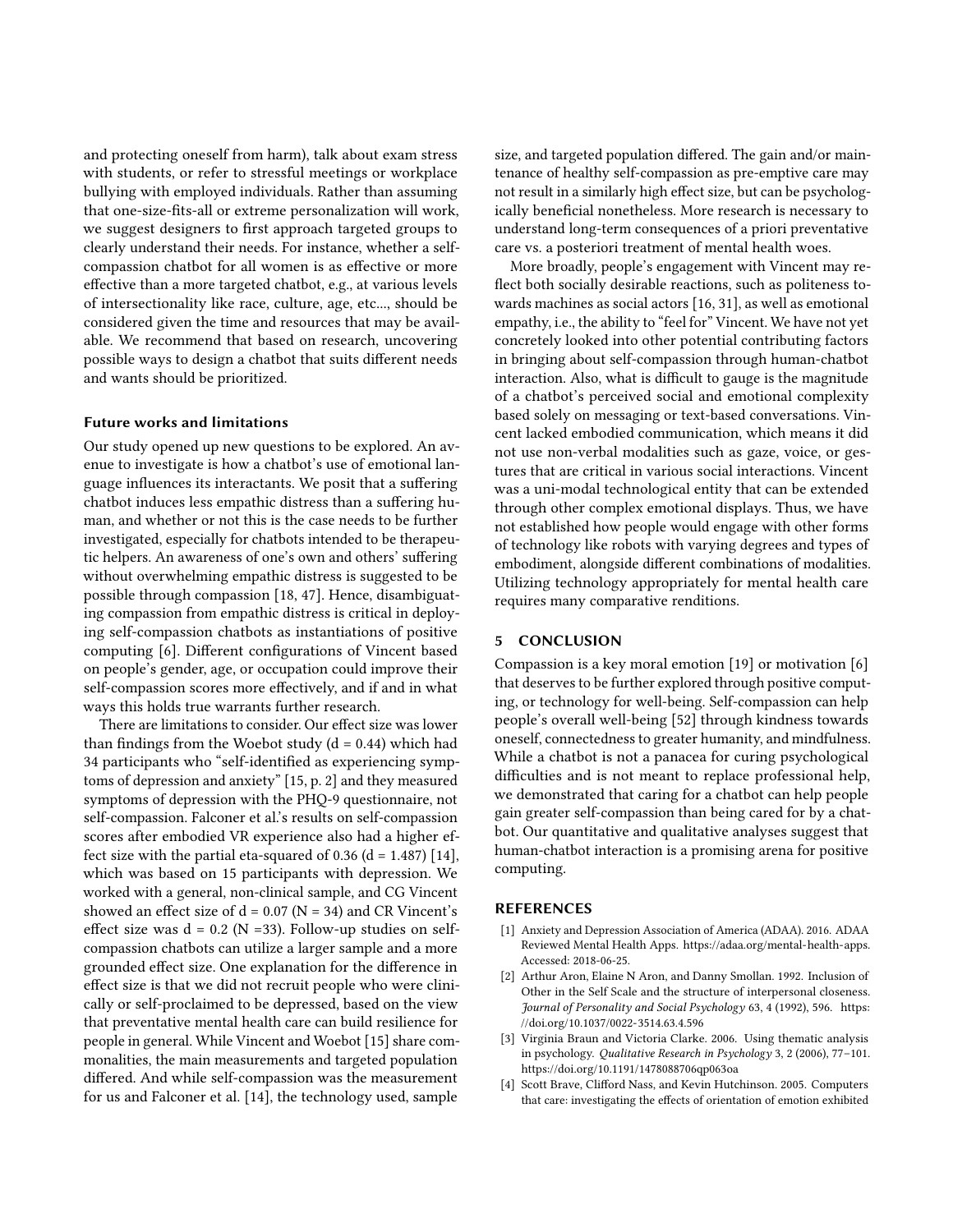by an embodied computer agent. International Journal of Humancomputer Studies 62, 2 (2005), 161–178. [https://doi.org/10.1016/j.ijhcs.](https://doi.org/10.1016/j.ijhcs.2004.11.002) [2004.11.002](https://doi.org/10.1016/j.ijhcs.2004.11.002)

- <span id="page-11-24"></span>[5] Juliana G Breines and Serena Chen. 2013. Activating the inner caregiver: The role of support-giving schemas in increasing state selfcompassion. Journal of Experimental Social Psychology 49, 1 (2013), 58–64.<https://doi.org/10.1016/j.jesp.2012.07.015>
- <span id="page-11-15"></span>[6] Rafael A Calvo and Dorian Peters. 2014. Positive Computing: Technology for Wellbeing and Human Potential. MIT Press.
- <span id="page-11-28"></span>[7] Hyun-Chul Cho and Shuzo Abe. 2013. Is two-tailed testing for directional research hypotheses tests legitimate? Journal of Business Research 66, 9 (2013), 1261–1266. [https://doi.org/10.1016/j.jbusres.2012.](https://doi.org/10.1016/j.jbusres.2012.02.023) [02.023](https://doi.org/10.1016/j.jbusres.2012.02.023)
- <span id="page-11-32"></span>[8] Roddy Cowie. 2015. Ethical issues in affective computing. In The Oxford Handbook of Affective Computing. in Calvo, R. A., D'Mello, S., Gratch, J., and Kappas, A. (Eds.). Oxford Library of Psychology, 334–338.
- <span id="page-11-27"></span>[9] Nils Dahlbäck, Arne Jönsson, and Lars Ahrenberg. 1993. Wizard of Oz studies - why and how. Knowledge-based Systems 6, 4 (1993), 258–266. <https://doi.org/10.1145/169891.169968>
- <span id="page-11-9"></span>[10] Robert Dale. 2016. The return of the chatbots. Natural Language Engineering 22, 5 (2016), 811–817. [https://doi.org/10.1017/](https://doi.org/10.1017/S1351324916000243) [S1351324916000243](https://doi.org/10.1017/S1351324916000243)
- <span id="page-11-6"></span>[11] Kerstin Dautenhahn. 2007. Socially intelligent robots: Dimensions of human–robot interaction. Philosophical Transactions of the Royal Society of London B: Biological Sciences 362, 1480 (2007), 679–704. [https:](https://doi.org/10.1098/rstb.2006.2004) [//doi.org/10.1098/rstb.2006.2004](https://doi.org/10.1098/rstb.2006.2004)
- <span id="page-11-23"></span>[12] Rachel Dodge, Annette P Daly, Jan Huyton, and Lalage D Sanders. 2012. The challenge of defining wellbeing. International Journal of Wellbeing 2, 3 (2012), 222–235.<https://doi.org/10.5502/ijw.v2i3.4>
- <span id="page-11-11"></span>[13] Caroline J Falconer, John A King, and Chris R Brewin. 2015. Demonstrating mood repair with a situation-based measure of selfcompassion and self-criticism. Psychology and Psychotherapy: Theory, Research and Practice 88, 4 (2015), 351–365. [https://doi.org/10.1111/](https://doi.org/10.1111/papt.12056) [papt.12056](https://doi.org/10.1111/papt.12056)
- <span id="page-11-2"></span>[14] Caroline J Falconer, Aitor Rovira, John A King, Paul Gilbert, Angus Antley, Pasco Fearon, Neil Ralph, Mel Slater, and Chris R Brewin. 2016. Embodying self-compassion within virtual reality and its effects on patients with depression. BJPsych Open 2, 1 (2016), 74–80.
- <span id="page-11-1"></span>[15] Kathleen Kara Fitzpatrick, Alison Darcy, and Molly Vierhile. 2017. Delivering cognitive behavior therapy to young adults with symptoms of depression and anxiety using a fully automated conversational agent (Woebot): a randomized controlled trial. JMIR Mental Health 4, 2 (2017). <https://doi.org/10.2196/mental.7785>
- <span id="page-11-4"></span>[16] BJ Fogg and Clifford Nass. 1997. How users reciprocate to computers: an experiment that demonstrates behavior change. In CHI'97 Extended Abstracts on Human Factors in Computing Systems (CHI EA '97). ACM, New York, NY, USA, 331–332.<https://doi.org/10.1145/1120212.1120419>
- <span id="page-11-21"></span>[17] Christopher K Germer and Kristin D Neff. 2013. Self-compassion in clinical practice. Journal of Clinical Psychology 69, 8 (2013), 856–867. <https://doi.org/10.1002/jclp.22021>
- <span id="page-11-13"></span>[18] Paul Gilbert. 2014. The origins and nature of compassion focused therapy. British Journal of Clinical Psychology 53, 1 (2014), 6-41.
- <span id="page-11-12"></span>[19] Jonathan Haidt. 2003. The moral emotions. In Handbook of Affective Sciences, Vol. 11. R. J. Davidson, K. Scherer, and H. H. Goldsmith (Eds.). Oxford University Press, 852–870.
- <span id="page-11-25"></span>[20] Jeffrey T Hancock, Christopher Landrigan, and Courtney Silver. 2007. Expressing emotion in text-based communication. In Proceedings of the 2007 CHI Conference on Human Factors in Computing Systems (CHI '07). ACM, New York, NY, USA, 929–932. [https://doi.org/10.1145/1240624.](https://doi.org/10.1145/1240624.1240764) [1240764](https://doi.org/10.1145/1240624.1240764)
- <span id="page-11-0"></span>[21] Annika Howells, Itai Ivtzan, and Francisco Jose Eiroa-Orosa. 2016. Putting the 'app' in happiness: A randomised controlled trial of a

smartphone-based mindfulness intervention to enhance wellbeing. Journal of Happiness Studies 17, 1 (2016), 163–185. [https://doi.org/10.](https://doi.org/10.1007/s10902-014-9589-1) [1007/s10902-014-9589-1](https://doi.org/10.1007/s10902-014-9589-1)

- <span id="page-11-19"></span>[22] Ichiro Kawachi and Lisa F Berkman. 2001. Social ties and mental health. Journal of Urban Health 78, 3 (2001), 458–467. [https://doi.org/10.1093/](https://doi.org/10.1093/jurban/78.3.458) [jurban/78.3.458](https://doi.org/10.1093/jurban/78.3.458)
- <span id="page-11-17"></span>[23] Sara H Konrath, Edward H O'Brien, and Courtney Hsing. 2011. Changes in dispositional empathy in American college students over time: A meta-analysis. Personality and Social Psychology Review 15, 2 (2011), 180–198.
- <span id="page-11-8"></span>[24] Minha Lee, Lily Frank, Femke Beute, Yvonne de Kort, and Wijnand IJsselsteijn. 2017. Bots mind the social-technical gap. In Proceedings of 15th European Conference on Computer-Supported Cooperative Work-Exploratory Papers. European Society for Socially Embedded Technologies (EUSSET).<https://doi.org/10.18420/ecscw2017-14>
- <span id="page-11-30"></span>[25] Michael Mateas and Phoebe Sengers. 1999. Narrative Intelligence. In Narrative Intelligence: Papers from the AAAI Fall Symposium (1999), AAAI TR FS-99-01. AAAI, Menlo Park, CA.
- <span id="page-11-7"></span>[26] Shizuko Matsuzoe and Fumihide Tanaka. 2012. How smartly should robots behave?: Comparative investigation on the learning ability of a care-receiving robot. In Proceedings of the 21th IEEE International Workshop on Robot and Human Interactive Communication (RO-MAN '12). IEEE, 339–344.<https://doi.org/10.1109/ROMAN.2012.6343776>
- <span id="page-11-16"></span>[27] Emily McRae. 2012. The Psychology of Moral Judgment and Perception in Indo-Tibetan Buddhist Ethics. In The Oxford Handbook of Buddhist Ethics. in Cozort, D. and Shields, J.M. (Eds.). Oxford University Press, 335–358.
- <span id="page-11-5"></span>[28] Youngme Moon and Clifford Nass. 1996. How "real" are computer personalities? Psychological responses to personality types in humancomputer interaction. Communication Research 23, 6 (1996), 651–674. <https://doi.org/10.1177/009365096023006002>
- <span id="page-11-20"></span>[29] Raeanne C Moore, A'verria Sirkin Martin, Allison R Kaup, Wesley K Thompson, Matthew E Peters, Dilip V Jeste, Shahrokh Golshan, and Lisa T Eyler. 2015. From suffering to caring: a model of differences among older adults in levels of compassion. International Journal of Geriatric Psychiatry 30, 2 (2015), 185–191. [https://doi.org/10.1002/gps.](https://doi.org/10.1002/gps.4123) [4123](https://doi.org/10.1002/gps.4123)
- <span id="page-11-22"></span>[30] David G Myers and Ed Diener. 1995. Who is happy? Psychological Science 6, 1 (1995), 10–19. [https://doi.org/10.1111/j.1467-9280.1995.](https://doi.org/10.1111/j.1467-9280.1995.tb00298.x) [tb00298.x](https://doi.org/10.1111/j.1467-9280.1995.tb00298.x)
- <span id="page-11-3"></span>[31] Clifford Nass, Jonathan Steuer, and Ellen R Tauber. 1994. Computers are social actors. In Proceedings of the SIGCHI Conference on Human Factors in Computing Systems (CHI '94). ACM, New York, NY, USA, 72–78.
- <span id="page-11-18"></span>[32] Kristin Neff. 2003. Self-compassion: An alternative conceptualization of a healthy attitude toward oneself. Self and Identity 2, 2 (2003), 85–101.<https://doi.org/10.1080/15298860309032>
- <span id="page-11-29"></span>[33] Kristin Neff. 2003. Test how self-compassionate you are. [https:](https://self-compassion.org/test-how-self-compassionate-you-are/) [//self-compassion.org/test-how-self-compassionate-you-are/.](https://self-compassion.org/test-how-self-compassionate-you-are/) Accessed: 2018-07-01.
- <span id="page-11-26"></span>[34] Kristin Neff. 2008. Self-Compassion Exercises. [http://self-compassion.](http://self-compassion.org/category/exercises/##exercises) [org/category/exercises/#exercises.](http://self-compassion.org/category/exercises/##exercises) Accessed: 2018-07-01.
- <span id="page-11-33"></span>[35] Kristin Neff. 2018. Why Women Need Fierce Self-Compassion. [https://greatergood.berkeley.edu/article/item/why\\_women\\_need\\_](https://greatergood.berkeley.edu/article/item/why_women_need_fierce_self_compassion ) [fierce\\_self\\_compassion.](https://greatergood.berkeley.edu/article/item/why_women_need_fierce_self_compassion ) Accessed: 2018-12-30.
- <span id="page-11-31"></span>[36] Chrystopher L Nehaniv. 1999. Narrative for artifacts: Transcending context and self. In Narrative Intelligence: Papers from the AAAI Fall Symposium (1999), AAAI TR FS-99-01. AAAI, Menlo Park, CA.
- <span id="page-11-14"></span>[37] Shaun Nichols. 2004. Sentimental Rules: On the Natural Foundations of Moral Judgment. Oxford University Press.
- <span id="page-11-10"></span>[38] Amy Ellis Nutt. 2017. The Washington Post. "The Woebot will see you now" - the rise of chatbot therapy.